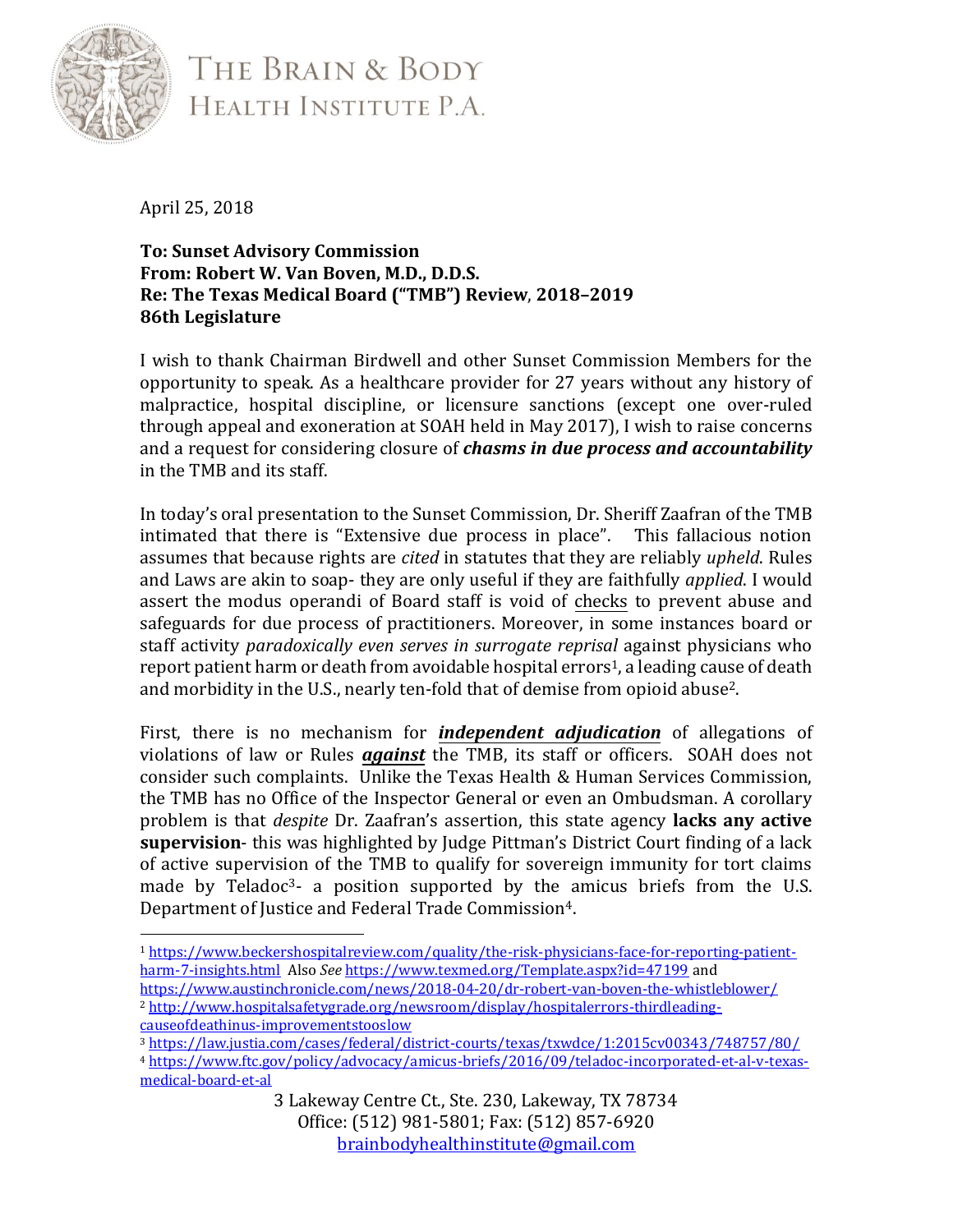Remarkably, the TMB is statutorily delegated the task of **self-monitoring** of complaints *against itself5*. The consequences are suspect and not surprising given the inherent lack of independent and objective assessment. For example, the TMB's 2015 self-evaluation report asserted identical "estimates" regarding complaints made *against* the TMB for FY 13 and FY 14: i.e. "estimating" that 10 complaints were received each year, that all were "estimated" to be found without merit or dismissed, and all were "estimated" to be resolved in one month<sup>6</sup>. Open records requests for data regarding these dubious statistics resulted in a TMB "non-responsive" reply which appears to not comport with the law as they are to be released to the public upon request.

Second, nearly 20% of Complaints against practitioners are *self-initiated* by the board7. This suffers the risk of **Confirmation Bias**- a problem suggested by Mr. Freshour's and Dr. Zaafran's reference of subsequent investigations as a process of "going after" a *practitioner*, rather than "going after" the *truth.* Similarly, the *very name* of the TMB's informal conferences sends a not so subtle message that it is the *practitioner* who carries the burden of proof to "SHOW COMPLIANCE" with the law. This is, at its core, an affront to our democratic view of justice which holds that there is a *presumption of innocence* of the accused and that the burden of proof rests on the prosecution. The TMB also has a"Key Performance Measure" or **"Target" of Disciplining at least 12% of Physicians** with whom the Board receives (or *selfgenerates*) a Complaint8. Such a policy reflects a misguided sense of "justice" and should be eliminated.

Third, although the MPA indicates consideration for **bad-faith** is required, Mr. Freshour's written response to this legal requirement was concerning and revealing. Referring to a *Board-initiated* Complaint based on bad-faith reporting over 15 cases dismissed only after a three-year-long prosecutorial effort by the TMB, Freshour wrote *"Please be advised that the Panel [ISC], when hearing peer review cases, will not look to alleged motivation behind a peer review, but rather focus on the facts…."* <sup>9</sup> Alas, Mr. Freshour failed to recognize that the bad-faith reporting was that of *bearing false witness*- I had never been subjected to a "peer review" but a hospital investor/board

<sup>5</sup> EX. ONE. Staff Report, Sunset Advisory Commission. November 2016, Appendix D, at 59; Tex. Occ. Code Sec. 154(a)(6) and 154(b)(1).

 $6$  EX. TWO. TMB Self Evaluation Report, August 2015. Exhibit 16: Complaints Against the Agency  $-$ Fiscal Years 2013 and 2014, at 136.

<sup>7</sup> Personal information provided by Yvette Yarbrough, Asst. general counsel, TMB.

<sup>8</sup> EX. TWO. TMB Self Evaluation Report, August 2015. Exhibit 2: Key Performance Measures, at 6. <sup>9</sup> EX. THREE. Freshour LTR 10-12-2015

<sup>3</sup> Lakeway Centre Ct., Ste. 230, Lakeway, TX 78734 Office: (512) 981-5801; Fax: (512) 857-6920 [brainbodyhealthinstitute@gmail.com](mailto:brainbodyhealthinstitute@gmail.com)